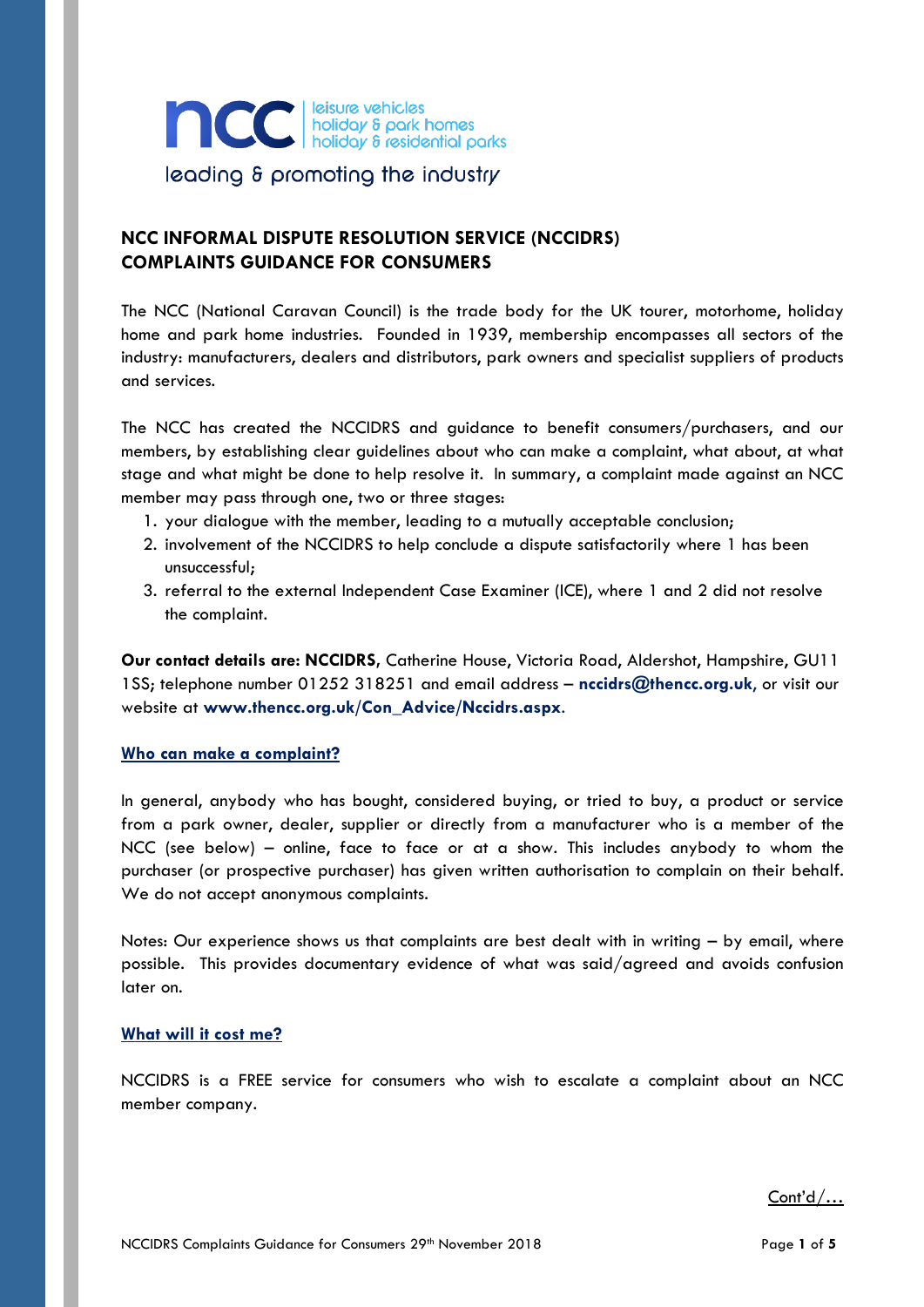#### **Who can I complain about?**

In general, the complaint can only be against a current member of the NCC - please see the NCC website Find a Member page at **[www.thencc.org.uk/Our\\_Members/find\\_Member.aspx](http://www.thencc.org.uk/Our_Members/find_Member.aspx)**. The NCC will check this if you send a complaint to us.

#### **What can I complain about?**

Your complaint can be about any product or service that you have bought, considered buying or tried to buy from an NCC member, the customer service you received when doing so or whether an NCC member may have breached NCC membership standards/Code of Practice requirements.

#### **What can't I complain about?**

There are many instances where we can assist you, but we **cannot** help you (i.e. offer NCCIDRS or the ICE service) if the dispute concerns:

- A Residential Park Home or any issue on a residential park now dealt with by the First-tier Tribunal (FTT) Property Chamber see **[www.justice.gov.uk/tribunals/residential-property](http://www.justice.gov.uk/tribunals/residential-property)**.
- A business that is not a member of the NCC
- Pitch fees when operating within the agreed criteria laid out in the Licence Agreement clause 8.4
- Park Rules and/or Site Licence issues, other than how they were handled
- A holiday rental/let on a member park
- An issue or repair still being dealt with under the terms of a Manufacturer's Warranty.
- An issue already being dealt with by another trade association or another independent redress or dispute resolution scheme (e.g. Financial Conduct Authority or an Ombudsman service)
- An issue already being dealt with under criminal law, or in progress under civil law including the Consumer Rights Act 2015 (e.g. small claims court)
- An issue covered by the terms of the Consumer Rights Act 2015
- An issue where you have formally instructed, been represented, or are represented, by a solicitor or other legal representative
- A business to business transaction
- A complaint where more than three months has elapsed since the date of the member's written final decision.
- Non member companies

#### **When can I complain to the NCCIDRS?**

Many complaints arise due to misunderstandings or a breakdown in communications that can often be resolved by direct discussion or correspondence. You must first give the NCC member the opportunity to deal with your complaint and to fulfil their responsibilities under the Consumer Rights Act 2015 before bringing it to us.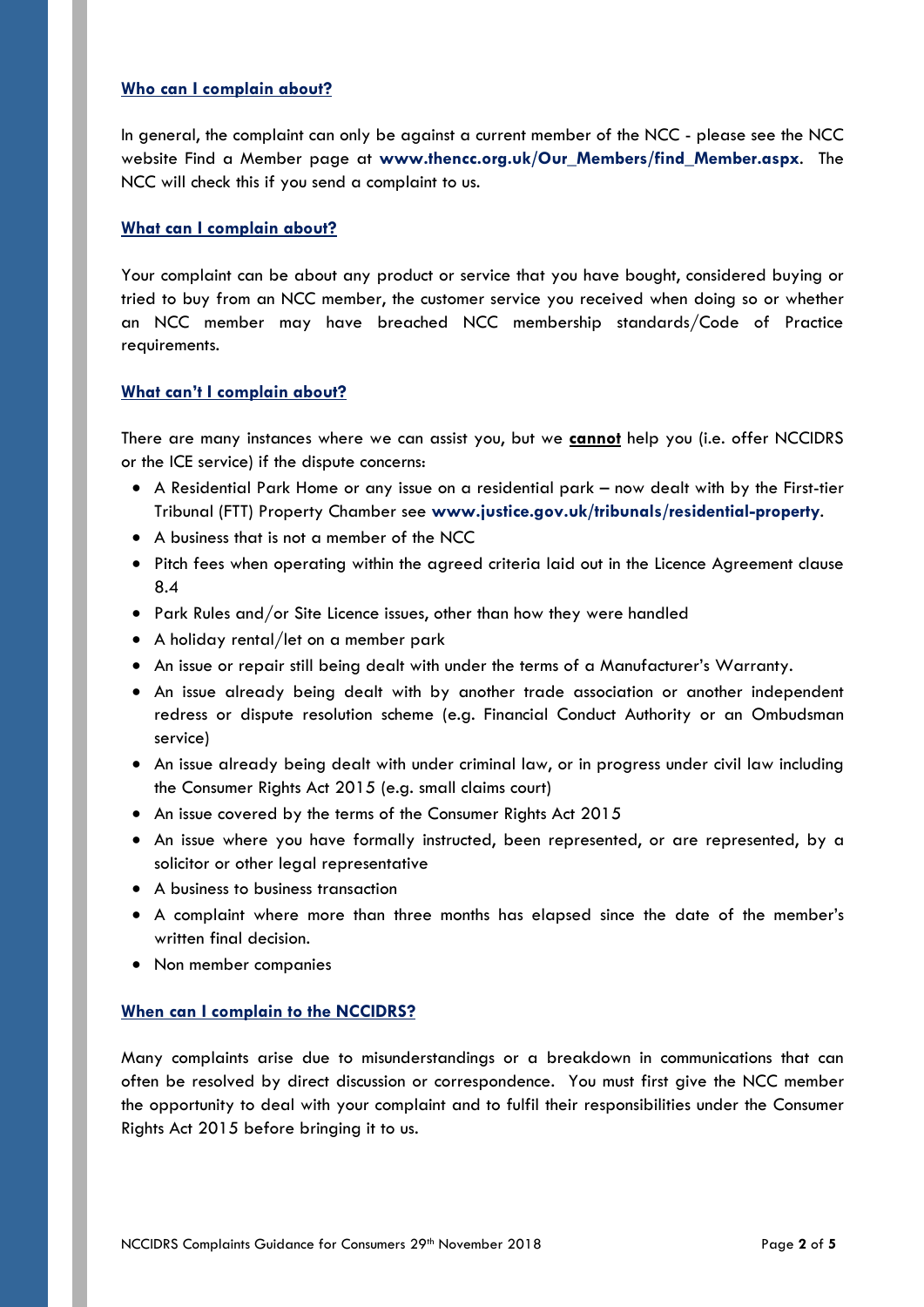#### **When can I complain to the NCCIDRS? (continued)**

If you have not already done so, then:

- please write to the company setting out the problem, what you expect as an outcome and/or ask for an opportunity to discuss it, advising them a reasonable period of time, say, three weeks, when you would expect a response
- if you do arrange to meet, make sure it is with a senior member of staff who has responsibility for customer service or complaint handling
- keep a note of what you want to say and take copies of any documentation with you
- keep a note of what was said and by whom and send a copy to the company, as confirmation.

If you have reached the position where either:

(a) direct contact with the company has not produced a satisfactory solution within 28 calendar days (i.e. your complaint remains unresolved or you are not satisfied with their written final decision and you have written and told them so), or

(b) if the company has not responded within the required time period (where appropriate and specified in any relevant NCC Approved scheme Code of Practice),

you may take the matter further with the NCCIDRS.

You must do so within a further 3 calendar months from when you received a final decision letter/email from the NCC member. Please note that if you raise other issues with the company during the course of their consideration of your complaint, or if your complaint is complex, this may extend the time it takes to investigate and seek resolution.

#### **The NCCIDRS**

The NCCIDRS aims to restore communications to enable both parties to resolve their differences. To help expedite a response and/or resolution from our member, we may choose to share details of your query/complaint with the member concerned. It does not attempt to formally mediate, arbitrate or make a judgement on the issues presented. Use of the service does not affect your statutory rights but before you take this step it is important for you to understand what this service can and cannot offer you.

You must have told the NCC member about your complaint within 28 calendar days of your becoming aware of it and given them the opportunity to consider it first. The time limits for consideration of a complaint before the involvement of the NCCIDRS can be extended where either you or the company has requested this (and, if required, this request has been agreed by the NCCIDRS and/or ICE) - such requests will not be unreasonably denied.

You can submit your complaint to the NCCIDRS before 28 calendar days have expired only if the member has already issued a written final decision letter.

Cont'd/…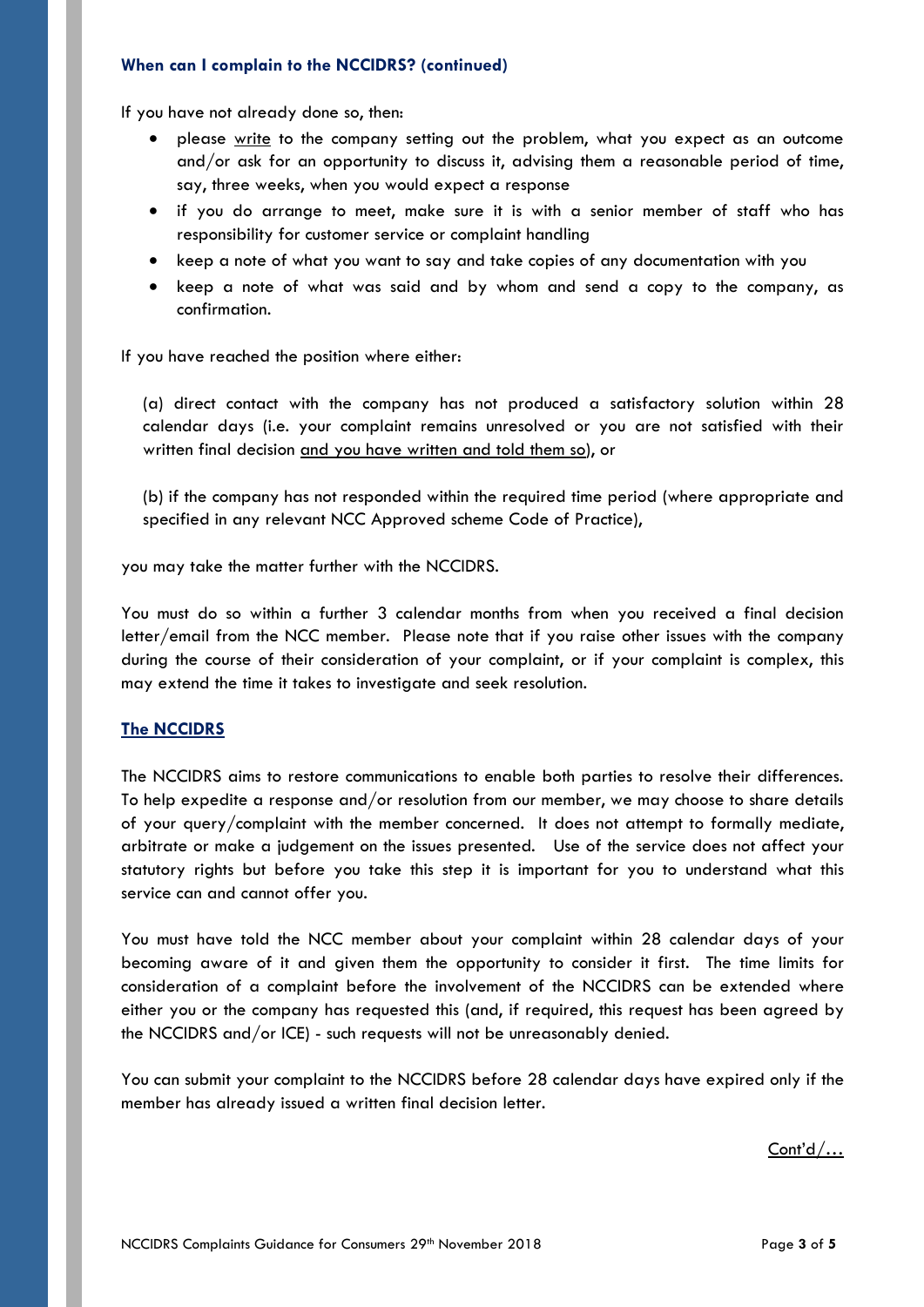### **How do I refer a complaint to NCCIDRS?**

If you are eligible and choose to proceed, the NCCIDRS complaint form *'I wish to make a complaint'* must be completed and all the relevant details provided, together with any copies of evidence and correspondence relating to the dispute.

In all instances you are advised to:

- write or type clearly and complete all sections of the form
- sign the form (for paper submissions only), as we need your permission to liaise with the member

**You must send us (ideally by email)** *all* **your evidence at the same time that you submit your complaint**. You may only be able to produce further evidence later in exceptional circumstances, e.g. at the discretion of ICE (e.g. where information comes to light that you could not have known when you made your complaint).

## **What happens when the NCCIDRS receives my complaint?**

We will:

- acknowledge receipt
- we will aim to check it for completeness and eligibility to ensure that it falls within the remit of the service (if it doesn't, we will reject it and write to you to explain why) within 14 calendar days of receipt. During this time we may need to contact you.
- decide whether the NCCIDRS can positively attempt to resolve the dispute, restore communications or whether it is more appropriate for it to be escalated directly to the ICE
- send to the NCC member the complaint details and copy correspondence, where appropriate, with a formal request for their comment (within 28 calendar days)
- make any further enquiries as necessary.

Upon receipt of the member's response, we may contact you and/or the NCC member to see if a mutually acceptable and satisfactory resolution can be reached within 14 calendar days.

If we require further information to help resolve your complaint you must provide it within 28 calendar days. If not we will deem the matter as having been resolved and the file will therefore be closed.

If we have been unable to restore communications to allow a resolution to be found that both you and the company agree to, or, if you disagree with the outcome, and your complaint is eligible, we will offer you the opportunity to refer your case to the ICE. If you choose to escalate to the ICE there is a fee of  $£50 + VA$  which must be received by the NCC within 28 days of the request to escalate. This fee will be returned to you in full if the decision of the ICE is wholly or partly in your favour.

Full details about the ICE service are contained within our separate guidance:

# **INDEPENDENT CASE EXAMINER COMPLAINTS GUIDANCE FOR CONSUMERS**

At all stages, we will keep you informed as to the status of your complaint.